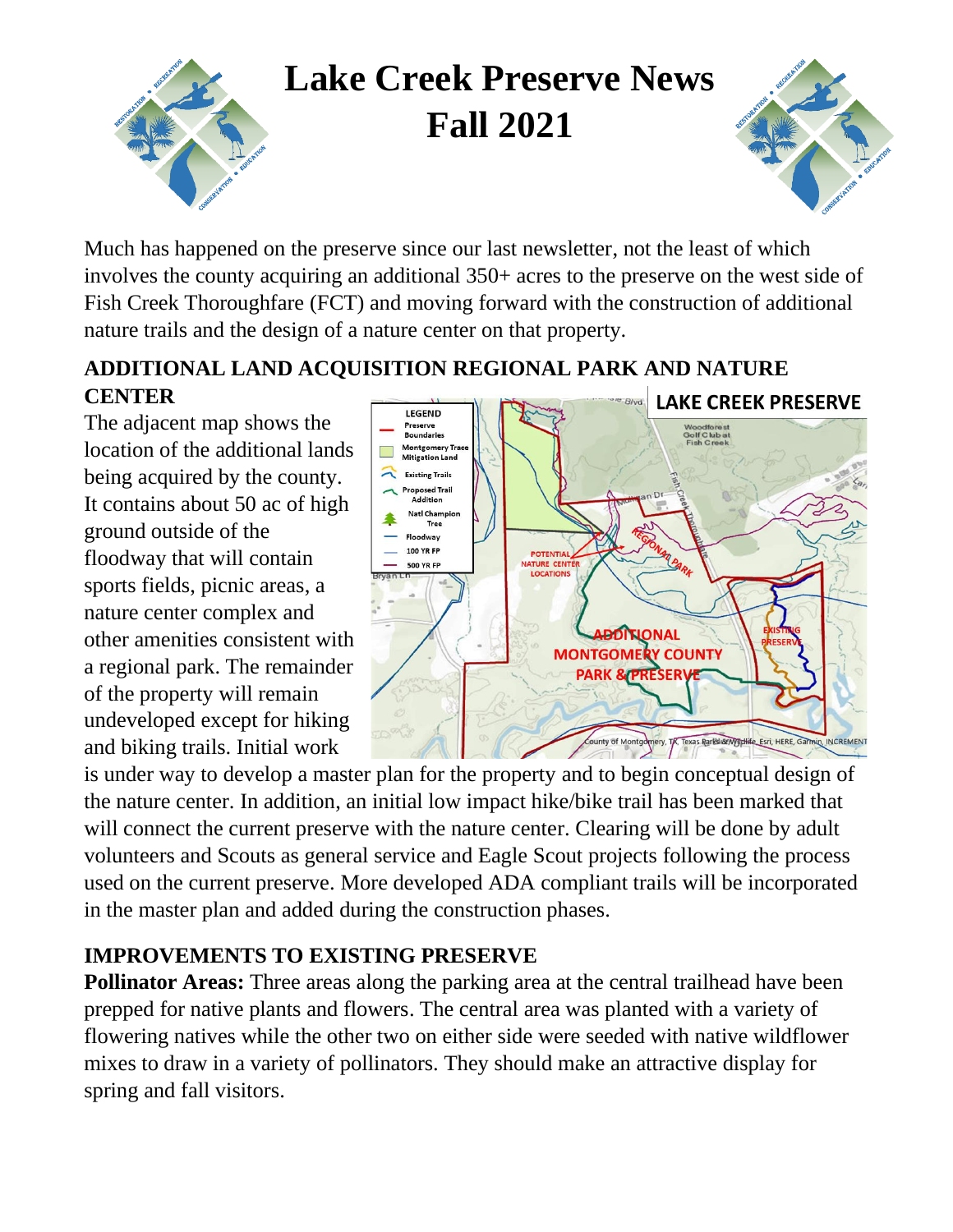

**Creek Overlook Observation/Access Points:**  A small raised platform has been installed on the creek loop to give visitors a good vantage point to observe the creek and associated wildlife. An additional observation point and access to the creek have been cleared and marked with signage. **Improvements to Entrances:** Several visitors have mentioned that the loose pea gravel at the middle trailhead made walking difficult. In response to that concern Scouts are adding geotextiles to the middle trailhead which will give a firmer footing while still allowing water to infiltrate the soil.



**Trail Development and Improvements:** A new green trail is being developed that leaves from the orange creek loop and will connect to the new portion of the preserve on the west side of Fish Creek Thoroughfare. That section has been completed to the SW corner of the current preserve and under the FCT bridges where Scouts have added an ATV barrier and part of a dry pathway under the bridge. Plans are under way to add a boardwalk across the drainage ditch leading to the trailhead on the west side of FCT.

In addition, Covia Corporation volunteers have cut the initial ¼ mile of trail within the additional lands. This section of trail will require cutting a short detour or bridging a deep ravine which will be key to allowing east access to the trail beyond that point. We expect the development of additional new trail to continue over the next few years as volunteers are available.

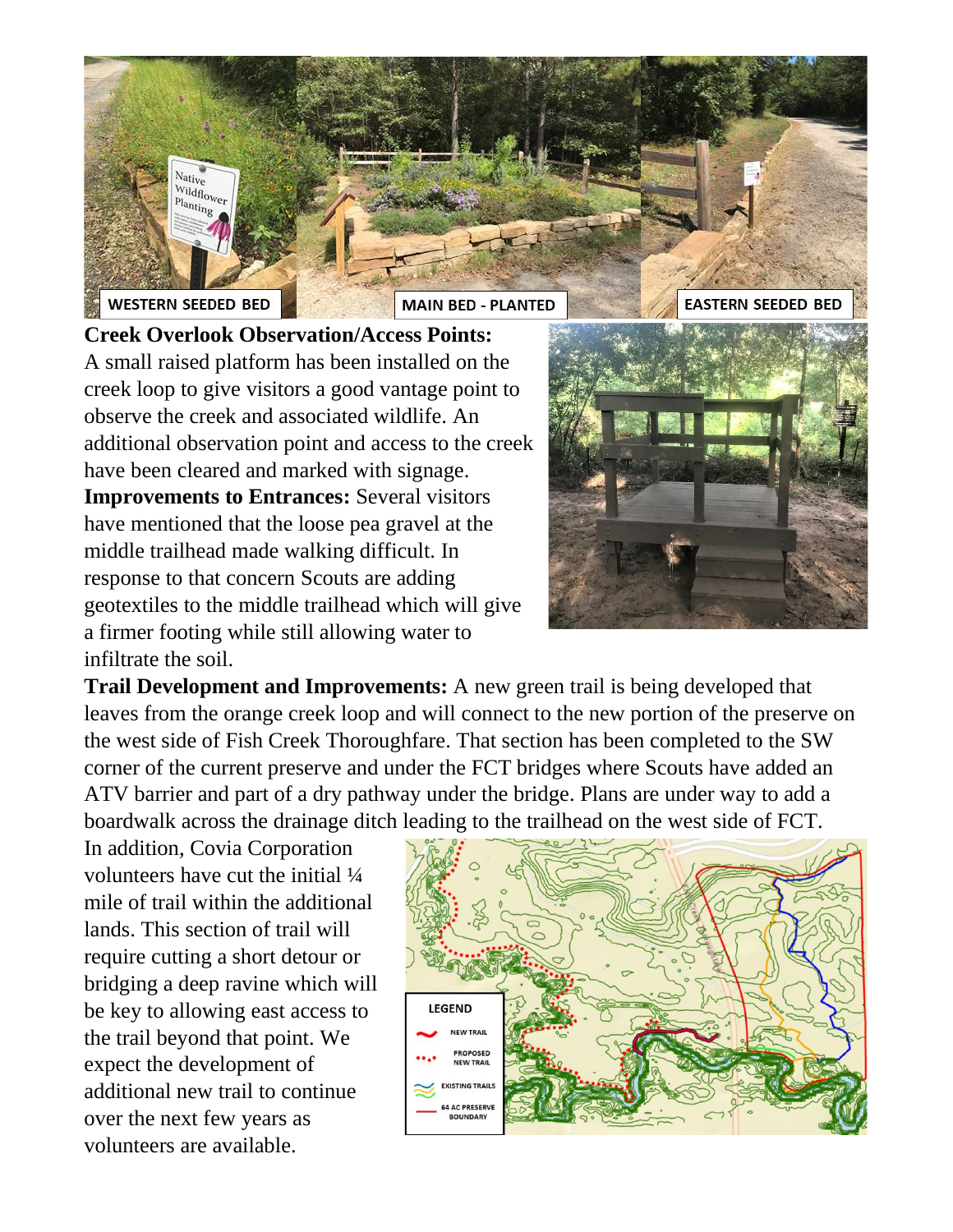Finally, those who enter the preserve from Christine-Allen Park will notice that we are adding landscaping timbers and crushed granite to the E-W section of the blue trail that tends to get muddy during wet periods.

# **INITIATION OF NEW PROGRAMS**

**Guided Nature Hikes:** Starting in early 2022 the Texas Master Naturalists Heartwood Section will be leading guided nature hikes in the Lake Creek Preserve. We will post the tour schedules on our website under coming events as well as the Texas Master Naturalists Newsletter and a variety of neighborhood media. Signup will be through the lakecreektx.org web site.

**Wildlife Tracking:** We will be placing facilities at both trailheads to record wildlife sightings in the preserve. This will supplement our few game cameras. In the interim please report any wildlife sighting with day, time and location at [trails@lakecreektx.org.](mailto:trails@lakecreektx.org) **Special Events:** Watch our website to sign-up for coming program opportunities related to presentations on local plants and wildlife. The first event is planned for May 2022.

# **CHANGES TO ACCESS POINTS**

Starting in September, 2021 we have been locking the gate at the Fish Creek Thoroughfare entrance at night. This was necessitated due to suspicious nighttime activity and theft of some signs. We are still working on the schedule for opening and closing the gate so you may encounter it locked during the day on occasion. Should that happen, the park may still be accessed on weekdays from Christine-Allen Nature Park (see map) using the trailhead at the NE corner of the preserve.

# Christine Allen Natu **Lake Creek P Reserve Hiking Entrance**

# **VOLUNTEER OPPORTUNITIES**

We would like to thank all of the Scouts (82 Eagle projects completed on the preserve to date), Covia Corporation and all of the other volunteers who are making the trails possible. Our organization is completely volunteer run. This keeps our overhead very low. Even when we have to hire permanent staff for the nature center, we expect to rely heavily on volunteers for trail maintenance and program to try to involve as much of the community as possible. That said, we hope that you will consider volunteering to help on one of the areas listed below: